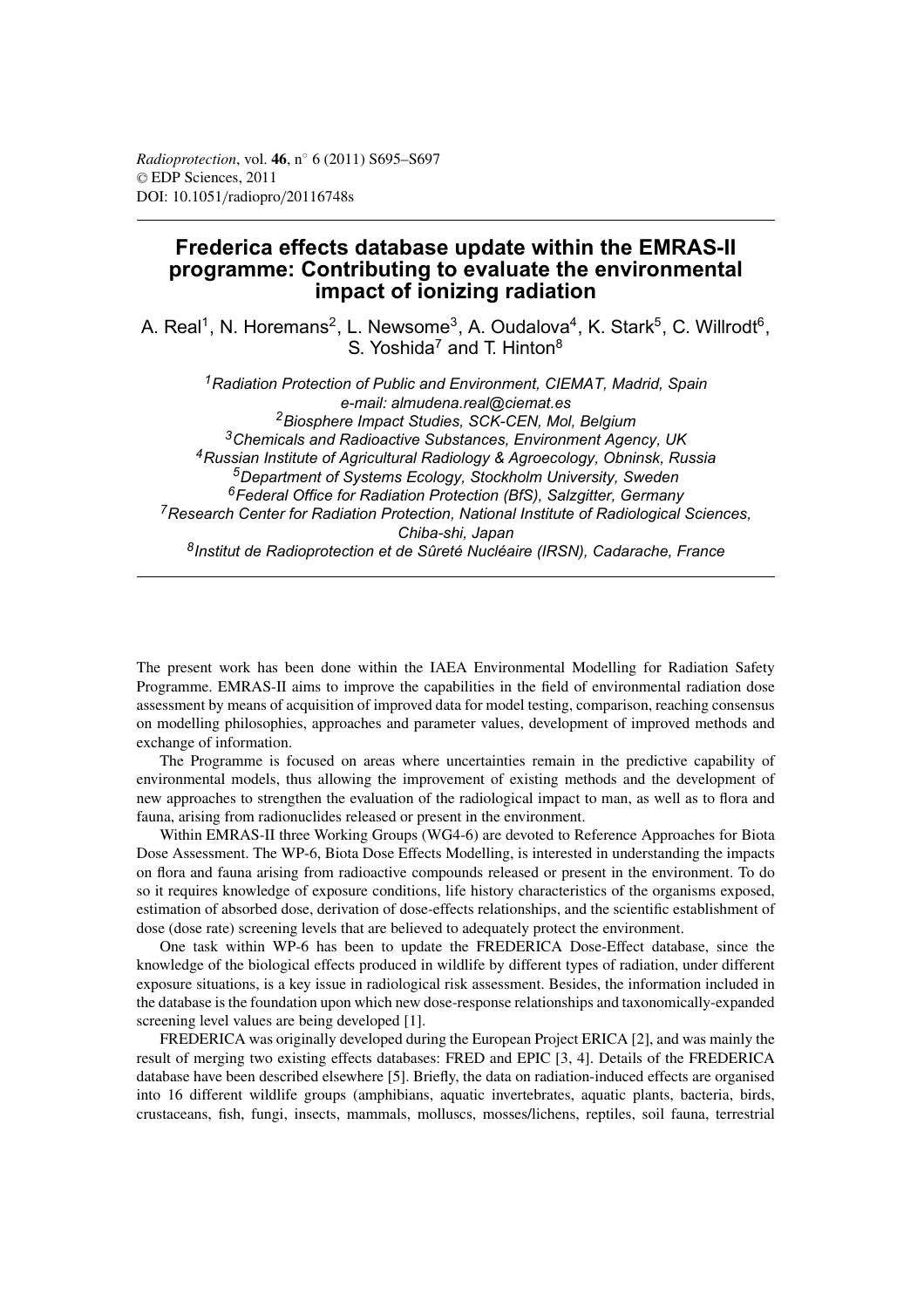## S696 RADIOPROTECTION

plants and zooplankton). The biological effects studied have been classified in four main umbrella endpoints: reproductive capacity, mortality, morbidity and mutation. Information on the exposure regime, radiation type and source, life stage at irradiation has also been recorded for each study performed in the reference.

FREDERICA database is freely available online at http://87.84.223.229/fred/mainpage.asp, with the only requirement for the users to register before accessing the database. Thus, anyone can both search the data compiled and submit their effects data to be included in the database. FREDERICA has several search options including searches by author, keywords, source of radiation (internal, external etc); radiation type or radionuclide, endpoint, species (or a group of them) within a wildlife group. There is also the possibility of doing a sequential search of wildlife group, umbrella endpoint for a specific dose or dose rate range. The outputs from each search can be exported to an Excell®spreadsheet.

At the end of the ERICA Project, the database contained over 1,500 references (over 29,400 data entries) published between 1945 and 2006. Within the information compiled, 64% of the data sets were obtained after acute or transitory irradiation, whereas 36% of the data sets were obtained after chronic irradiation. Fish, mammals and terrestrial plants were the wildlife groups most widely reported in chronic irradiation studies, representing all together 70.5% of the chronic data. The information was scarce or non-existing for amphibians, aquatic plants, bacteria, crustacean, fungi, moss and lichen, reptiles and zooplankton [5].

Since FREDERICA was last updated in 2006, within the WP-6 of the EMRAS-II Programme a Task was planned to include in the database the information published since 2006, as well as data from Japanese, Russian and Ukrainian literature. Thus, a literature survey was done rendering over 600 papers. However not all of them were suitable for inclusion in the database (e.g. review articles without detailed experimental description). Around 250 references out of 600 were published in Russian. Thanks to the effort made by IAEA, the translation of these papers could be initiated, and a number of them were included in the database.

References newly included in FREDERICA went through a Quality Control analysis (QC), using the same criteria established in the ERICA project (dosimetry, experimental design and statistics). The objective of this analysis was to determine whether or not the reference gives suitable and sufficient information to be used in the process of defining biological effect levels. Each paper had a score between 0 and 80 points.

In total 186 new references were added to FREDERICA, 33 of which were translations of Russian papers. Studies performed under acute radiation exposures were more common than those undertaken after chronic irradiations (60% and 40%, respectively). The most commonly studied wildlife groups were mammals (33%), plants (12%), amphibians (10%), insects (7%) and protozoa (7%). Regarding the biological endpoint, reproductive capacity, mortality and morbidity were most frequently analysed, followed by DNA damage. Regarding the QC analysis results, more than 65% of the papers analysed had a score higher than 35 points.

The new data included in FREDERICA during the EMRAS-II Programme is being used within WP-6 to develop dose-response relationships in order to derive homogeneous toxicity endpoints (i.e. ED50, EDR10) for the implementation of species sensitivity distributions (SSDs) and the corresponding derivation of threshold protection values.

It has to be highlighted that FREDERICA database is the most complete source of information on the biological effects of ionising radiation on flora and fauna, available nowadays. Thus, different national and international organizations have used the database to review the information available on effects, for environmental risk assessment purposes.

## **References**

[1] Garnier-Laplace, J., Della-Vedova, C., Gilbin, R., Copplestone, D., Hingston, J.L., Ciffroy, P., 2006. First derivation of predicted-no-effect values for freshwater and terrestrial ecosystems exposed to radioactive substances. Environmental Science and Technology 40 (20), 6498-6505.